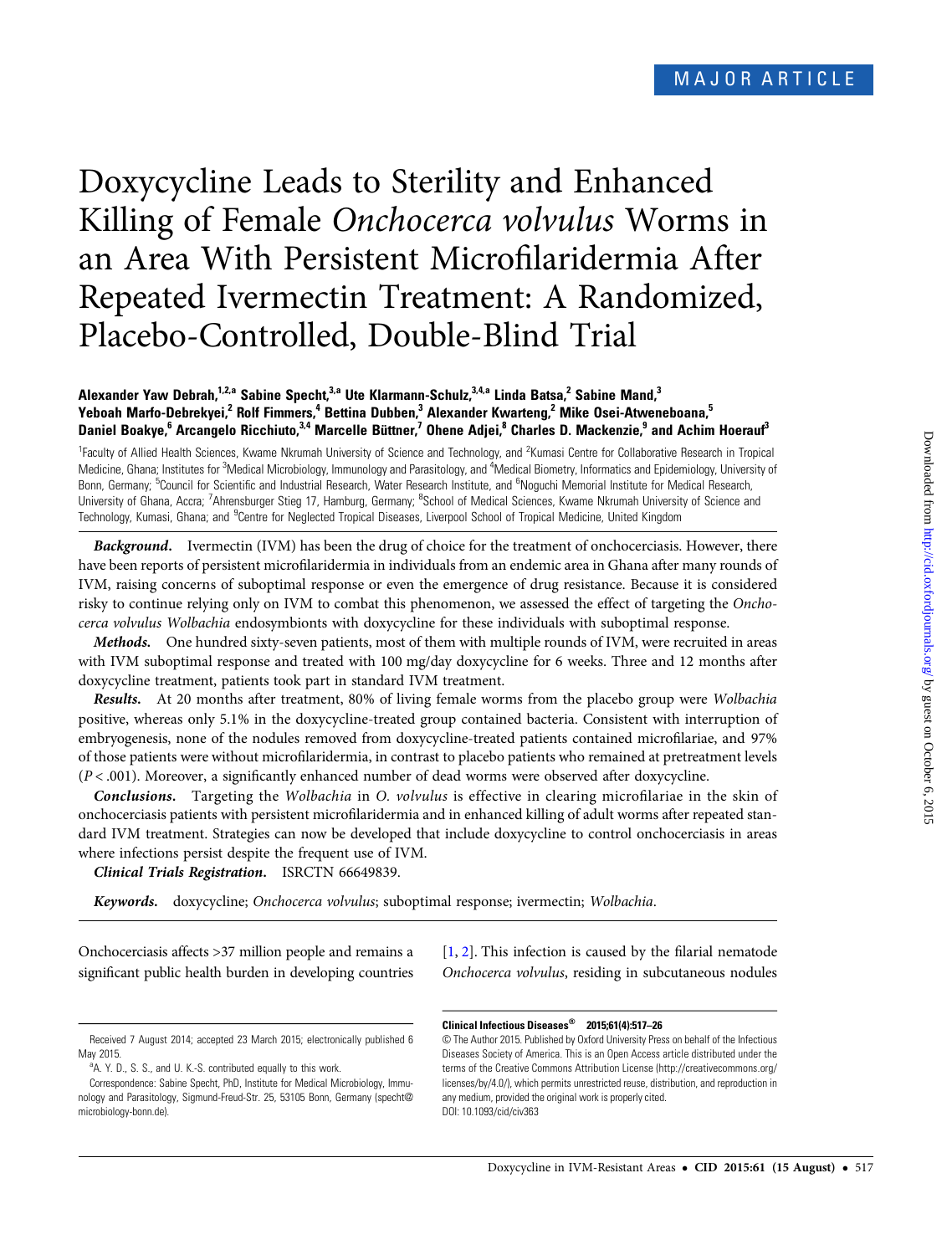where they produce millions of microfilariae (Mf) during their average life span of 10 years [\[3,](#page-9-0) [4](#page-9-0)]. The Mf migrate through the skin and eyes and are responsible for disease, such as dermatitis and visual impairment.

The African Programme for Onchocerciasis Control (APOC) relies on ivermectin (IVM) mass drug administration (MDA). However, the use of a single drug, of which more than a billion doses could potentially be needed for disease elimination [[5\]](#page-9-0), has raised concerns that adaptation of the parasites or the hosts [[6](#page-9-0)], a reduction in effectiveness of the drug, or even drug resistance might occur and impair the success of the control programs. Resistance has occurred in several veterinary parasitic nematodes [[7](#page-9-0)], and treatment failures have been suspected in other human helminthic infections [\[8](#page-9-0)–[10\]](#page-9-0).

In 2004, suboptimal response (SOR) to IVM was reported in onchocerciasis-endemic populations in communities of the Brong-Ahafo Region of Ghana [[11](#page-9-0), [12\]](#page-9-0) with significant microfilaridermia despite a history of multiple (up to 14) MDAs with IVM. This indicates a considerable risk in continuing to rely on only increased IVM interventions [[13](#page-9-0)]. A better intervention could be a chemotherapy leading to adulticidal or long-term sterilizing effects on the worms, at best with an already registered, repurposed drug.

Recently, our group has developed macrofilaricidal and longterm-sterilizing regimens based on the depletion of Wolbachia endosymbionts from O. volvulus. We demonstrated that doxycycline given at 100 mg/day for 5 or 6 weeks leads to a complete and irreversible (>2 years) sterilization of adult female worms. There is also a macrofilaricidal effect that can be first observed with 100 mg/day treatment by 5 weeks [[14\]](#page-9-0) and that seems to be more pronounced when doxycycline is administered at 200 mg/day [\[15\]](#page-9-0).

Doxycycline is an antifilarial treatment that is more effective than the standard MDA regimen and is available to treat individual patients [\[16](#page-9-0)]. To formally prove the suitability of doxycycline in areas where MDA with IVM shows suboptimal performance, we carried out a placebo-controlled, doubleblind, randomized study with 100 mg/day doxycycline administered for 6 weeks to patients with onchocerciasis in an area with multiple documented rounds of IVM treatment.

# METHODS

#### Study Population and Area, Subject Eligibility, and Selection

The study was undertaken in 13 onchocerciasis-endemic communities located along the Pru, Lower Black Volta, and Tain river basins in the Brong-Ahafo Region of Ghana and includes communities where IVM SOR was reported [\[17](#page-9-0), [18\]](#page-9-0). This study was approved by the Committee on Human Research, Publications and Ethics of the School of Medical Sciences of the Kwame Nkrumah University of Science and Technology, Kumasi, Ghana, and is registered at Current Controlled Trials [\(www.isrctn.com](www.isrctn.com), identifier 66649839).

Volunteers were screened using the Onchocerciasis Control Programme registration books in combination with questionnaires to select those having microfilariae in the skin despite multiple previous treatments, and/or reappearance of palpable nodules [\[12](#page-9-0)]. Eligible volunteers had taken on average 10 rounds of IVM and 86% of the study participants had received ≥7 rounds (Table [1](#page-2-0)). Eligible participants were nodule carriers aged 18–50 years, >40 kg body weight, in good health, and without clinical conditions requiring chronic medication. Hepatic and renal functions as well as pregnancy tests were assessed by dipstick chemistry using venous blood and urine. Skin snips (biopsies) were taken to determine skin microfilarial loads. Exclusion criteria were abnormal hepatic and renal enzymes, pregnancy, breastfeeding, intolerance to doxycycline, alcohol or drug abuse, history of tuberculosis, glucose in urine, hypertension, or history of any condition requiring long-term medication (see also ISRCTN registry).

#### Study Design, Randomization, and Interventions

The primary objective of this randomized, placebo-controlled, double-blind trial was to assess the macrofilaricidal or sterilizing effect of doxycycline on adult female O. volvulus worms. Sample size was calculated based on the proportion of dead female O. volvulus worms observed in a previous study on doxycycline treatment [[15\]](#page-9-0). Assuming a rate of 30% of patients with dead female worms in the placebo group and a rate of 62% in the doxycycline group, Fisher exact test (2-sided) at the level of  $\alpha$  = 5% had a power of at least 90% with a sample size of 55 patients per study group. Allowing a dropout rate of 33%, the total number of patients per treatment arm was 83 individuals. To assure an equal distribution of Mf-positive and Mf-negative individuals to the treatment groups, eligible patients were randomized separately according to their Mf status by computergenerated random allocation sequence.

Participants received 100 mg doxycycline (Doxydoc) or matching placebo per day for 6 weeks under daily observation. Participants were instructed to continue participating in the ongoing MDA at 3 and 13 months after treatment. After study completion, doxycycline was offered to all placebo group participants and the Mf-positive patients from the doxycycline group.

# Nodule Mapping

The palpable nodules were mapped at study entry and at 20 months immediately prior to operation; the locations were assigned to a standardized system (head, shoulder, thorax, iliac crest, trochanter, os sacrum, knees). At 20 months, all palpable nodules were removed from the available patients.

## Laboratory Procedures

Skin Mf were assessed before and at 12 and 20 months after treatment onset. Two skin biopsies of 1–3 mg were taken from the buttocks and prepared for microscopic examination, as described previously [\[15](#page-9-0)].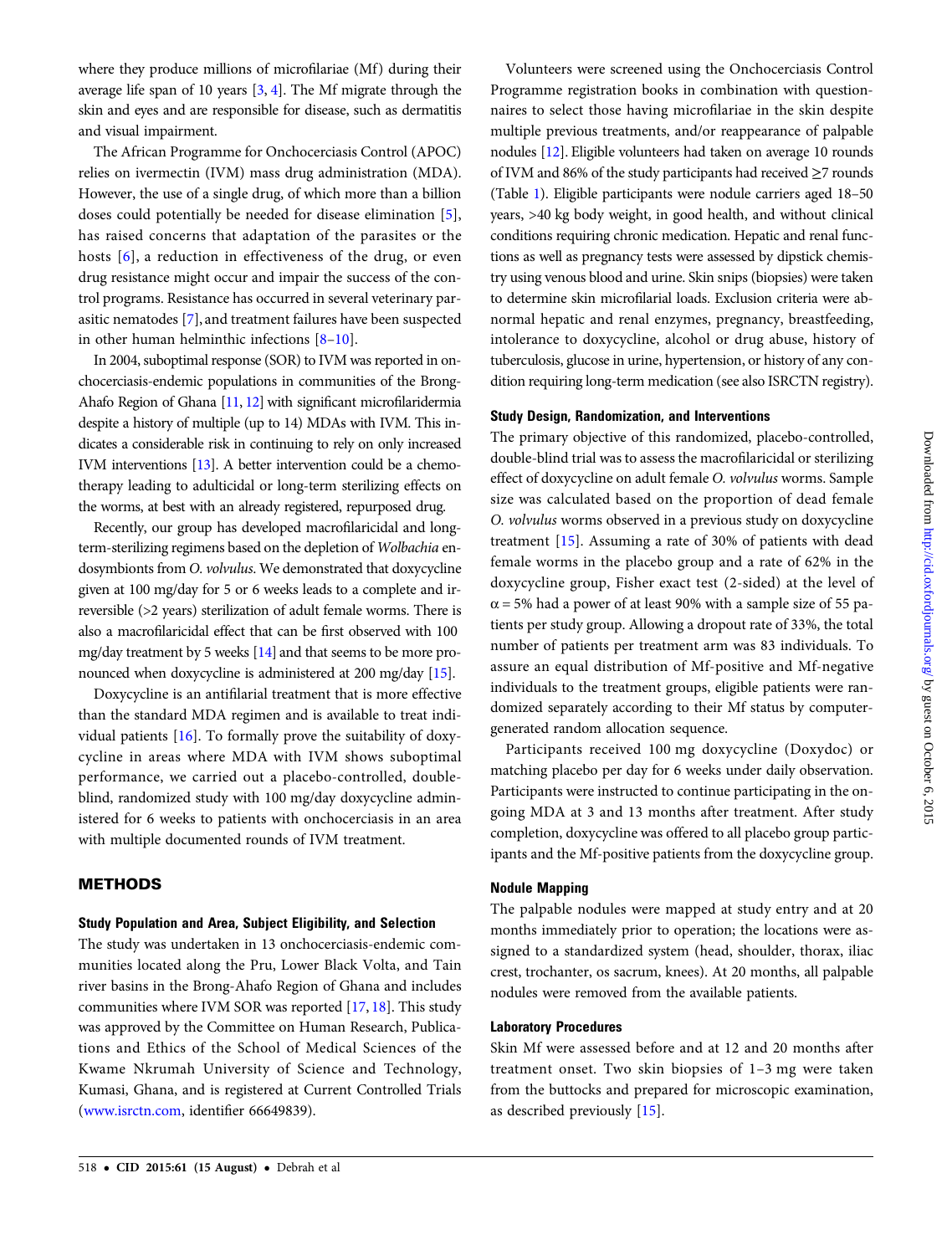## <span id="page-2-0"></span>Table 1. Patient Baseline Data

|                         |                  | Treatment        |                    |  |
|-------------------------|------------------|------------------|--------------------|--|
| Characteristic          | Doxycycline      | Placebo          | $P$ Value          |  |
| No. of patients         | 84               | 83               |                    |  |
| Age, y                  |                  |                  | $P = .004^{\circ}$ |  |
| $Mean \pm SD$           | $35.45 \pm 9.46$ | $39.60 \pm 9.08$ |                    |  |
| Weight, kg              |                  |                  | $P = .079^{\circ}$ |  |
| Mean $\pm$ SD           | $59.44 \pm 8.25$ | $57.23 \pm 7.89$ |                    |  |
| Sex, No.                |                  |                  | $P = .289^{\rm b}$ |  |
| Female                  | 18 (21.4%)       | 24 (28.9%)       |                    |  |
| Male                    | 66 (78.6%)       | 59 (71.1%)       |                    |  |
| IVM rounds              |                  |                  | $P = .461^{\circ}$ |  |
| $Mean \pm SD$           | $10.40 \pm 3.52$ | $10.72 \pm 3.36$ |                    |  |
| Min-Max                 | $4 - 17$         | $0 - 17$         |                    |  |
| Median                  | 10               | 10               |                    |  |
| 25th, 75th percentiles  | 7.0, 13.8        | 9.0, 13.0        |                    |  |
| No. of rounds           |                  |                  |                    |  |
| $\mathsf{O}\xspace$     | $0(0\%)$         | $1(1.2\%)$       |                    |  |
| 4                       | 3(3.6%)          | $2(2.4\%)$       |                    |  |
| 5                       | 3(3.6%)          | 3(3.6%)          |                    |  |
| 6                       | $8(9.5\%)$       | $4(4.8\%)$       |                    |  |
| $\overline{7}$          | $8(9.5\%)$       | 3(3.6%)          |                    |  |
| 8                       | $3(3.6\%)$       | $3(3.6\%)$       |                    |  |
| $\,9$                   | 10 (11.9%)       | $8(9.6\%)$       |                    |  |
| 10                      | $9(10.7\%)$      | 18 (21.7%)       |                    |  |
| 11                      | 9(10.7%)         | 11 (13.3%)       |                    |  |
| 12                      | $8(9.5\%)$       | $7(8.4\%)$       |                    |  |
| 13                      | $2(2.4\%)$       | 3(3.6%)          |                    |  |
| 14                      | 7(8.3%)          | $7(8.4\%)$       |                    |  |
| 15                      | $8(9.5\%)$       | $8(9.6\%)$       |                    |  |
| 16                      | $2(2.4\%)$       | $1(1.2\%)$       |                    |  |
| 17                      | $4(4.8\%)$       | 4 (4.8%)         |                    |  |
| No. of palpated nodules |                  |                  | $P = .279^{\circ}$ |  |
| Total No.               | 206              | 198              |                    |  |
| $Mean \pm SD$           | $2.45 \pm 1.41$  | $2.39 \pm 1.79$  |                    |  |
| Median                  | $\overline{2}$   | $\overline{2}$   |                    |  |
| No. of palpated sites   |                  |                  | $P = .339^{\circ}$ |  |
| Total No.               | 136              | 127              |                    |  |
| $Mean \pm SD$           | $1.62 \pm 0.79$  | $1.53 \pm 0.80$  |                    |  |
| Median                  | $\mathbf{1}$     | $\mathbf{1}$     |                    |  |

Abbreviations: IVM, ivermectin; SD, standard deviation.

 $a$  Student  $t$  test.

**b** Fisher exact test.

 $c$  Mann–Whitney  $U$  test.

Nodules were fixed in 80% ethanol and embedded in paraffin, and sections were stained with hematoxylin and eosin or Gomori method for iron, or immunostained against Dirofilaria immitis Wolbachia surface protein (Diwsp) and cathepsin D–like lysosomal aspartic protease of O. volvulus [\[15\]](#page-9-0). At least 8 sections across the nodules were histologically assessed. Worms that had been acquired after treatment according to the definition described previously [[4](#page-9-0)] were subtracted from all analyses. Worms were classified as newly acquired, young, middle-aged, or old [\[19](#page-9-0)]. Sections were assessed independently by 2 experienced parasitologists (S. S., C. D. M.).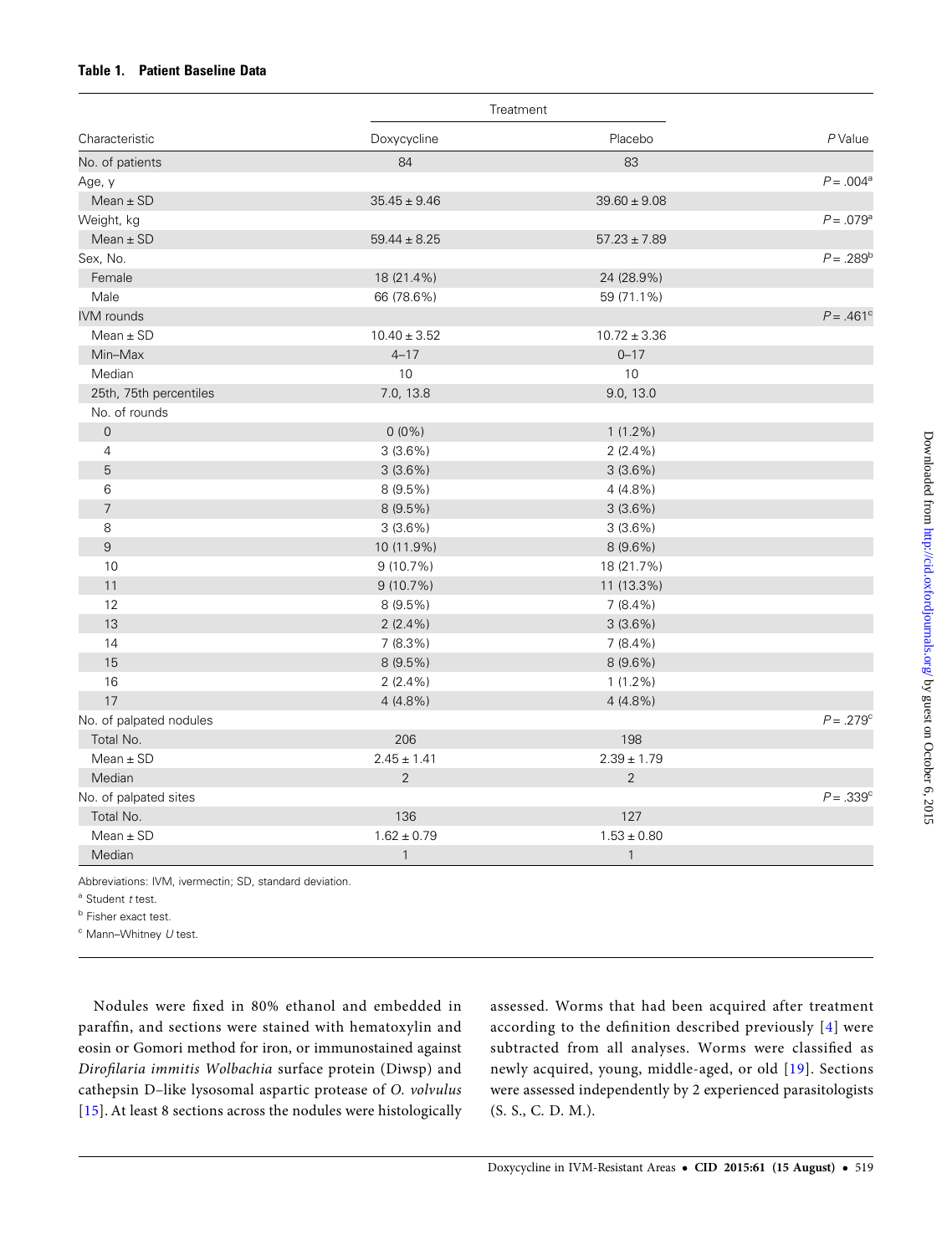## Statistical Methods

Differences between the 2 treatment groups were analyzed with Student  $t$  test for quantitative parametric and the Mann–Whitney U test for all other nonparametric variables. Fisher exact test was used to compare binary qualitative variables and the Spearman rank correlation for comparisons of 2 quantitative parameters. Quantitative baseline values were compared to follow-up values using the sign test. Histological results were tested on single worm and on patient levels using the Mann–Whitney U test for quantitative and Fisher exact test for qualitative data. In addition, regression analyses were performed using alternating logistic regression, as implemented in the SAS procedure Genmod. This procedure allows testing for a potential dependency between the worms in 1 patient. Four data sets (per protocol [PP]; intention to treat [ITT]; treatment-PP; treatment and IVM-PP) were used to analyze the data and are explained in the relevant tables. Analyses were done using SPSS (IBM SPSS Statistics 22; Armonk, New York) and SAS version 9.2 (SAS Institute Inc, Cary, North Carolina).

## RESULTS

## Participant Flow and Adverse Reactions

The trial profile of the study is illustrated in [Supplementary](http://cid.oxfordjournals.org/lookup/suppl/doi:10.1093/cid/civ363/-/DC1) [Figure 1](http://cid.oxfordjournals.org/lookup/suppl/doi:10.1093/cid/civ363/-/DC1). In all, 167 volunteers were enrolled and subsequently randomized into the treatment arms. Baseline data are given in Table [1.](#page-2-0) Importantly, 86% of study participants had taken  $\geq$ 7 rounds of IVM (average 10 rounds). Statistical analysis showed that not only the Mf positivity ( $P = .86$ ; ITT) but also the intensity of microfilaridermia (Mf/mg skin;  $P = .35$ ; ITT) was independent of the IVM intake, consistent with the finding of suboptimal responses to IVM. Adherence to treatment was generally high. Doxycycline was well tolerated, with only mild adverse reactions (ARs) encountered [\(Supplementary Table 1\)](http://cid.oxfordjournals.org/lookup/suppl/doi:10.1093/cid/civ363/-/DC1). Twenty individuals (13 doxycycline, 7 placebo) did not complete the treatment course. Eleven patients (7 doxycycline, 4 placebo) dropped out because they reported ARs, such as diarrhea and vomiting, that the code-blinded medical doctors could not exclude from being potentially related to drug intake; all the other reasons for incompletion were reported as not drugrelated. There was no significant difference in the number of ARs or in the types of ARs between the 2 treatment groups, except for nausea (grade 1), a common AR due to doxycycline intake.

## Sustained Reduction of Microfilarial Skin Loads in the Doxycycline Group

At baseline, there was no significant difference in the microfilarial load (median Mf/mg skin) between treatment groups (Table [2](#page-4-0), all cohorts). However, at 12 months, a significant difference appeared  $(P < .001)$ , with the doxycycline group showing medians of 0, whereas the placebo group's medians

Of the 87 study participants who completed the treatment PP and received 2 rounds of IVM during the course of the trial (treatment and IVM-PP), 49.4% were microfilaridermic (Mf positive) at study entry. At the 12-month follow-up time point, only 1 of 40 individuals (2.5%) in the doxycycline treatment group remained microfilaridermic, indicating a significant drop after treatment. In contrast, 24 of 44 patients (54.5%) in the placebo group remained Mf-positive despite 1 additional round of IVM ( $P < .001$ ). Importantly, even after 2 additional rounds of IVM at the 20-month follow-up, 34.1% of individuals in the placebo group were persistently Mf positive.

In the ITT dataset, a few more patients in the doxycycline treatment arm remained microfilaridermic, consistent with the fact that 13 patients did not complete the doxycycline regimen. Interestingly, in the PP dataset, 7 of 69 patients were still Mf positive after 12 months, whereas this number dropped to 2 of 67 patients after 20 months, consistent with a block in new embryo production and therefore slow decay of Mf in the absence of IVM.

In summary, the Mf data reflect the long-term sterilization of O. volvulus after treatment with doxycycline, whereas fertility of female worms was not reduced in placebo patients. The results from the placebo group are of particular concern, as despite 2 additional rounds of IVM, Mf positivity still remained prevalent in this group.

# Doxycycline Inhibits Embryogenesis and Has Macrofilaricidal **Activity**

All the histological analyses were performed according to PP analysis—that is, included only those individuals who had completed doxycycline/placebo treatment and adhered to the 20 month follow-up. Worms were classified as having many, few, or no Wolbachia (Table [3\)](#page-5-0), as described previously [[15\]](#page-9-0). Eighty percent of the female worms in the placebo group were Wolbachia positive (few and many), whereas only 5.1% contained Wolbachia in the doxycycline-treated group ( $P < .001$ ). A similar difference was observed for male worms.

When investigating for embryogenesis, we found that, in accordance to our earlier study [[15\]](#page-9-0), 53% of female worms in the placebo group had normally developed embryos at 20 months, and Mf were observed in 30.7% of the nodules analyzed (Table [4](#page-5-0)). In contrast, only 3.8% female worms from the doxycycline group exhibited normal embryogenesis, and none of the 152 nodules were Mf positive. In addition to the inhibition of embryogenesis, we also observed a significant reduction in the insemination of the female worms in this group (Table [4\)](#page-5-0).

The doxycycline group showed a significant increase in dead female worms at 20 months compared with the placebo group (Table [5](#page-6-0);  $P < .001$ ). A trend toward a higher percentage of dead males in the doxycycline-treated group was also seen ( $P = .136$ );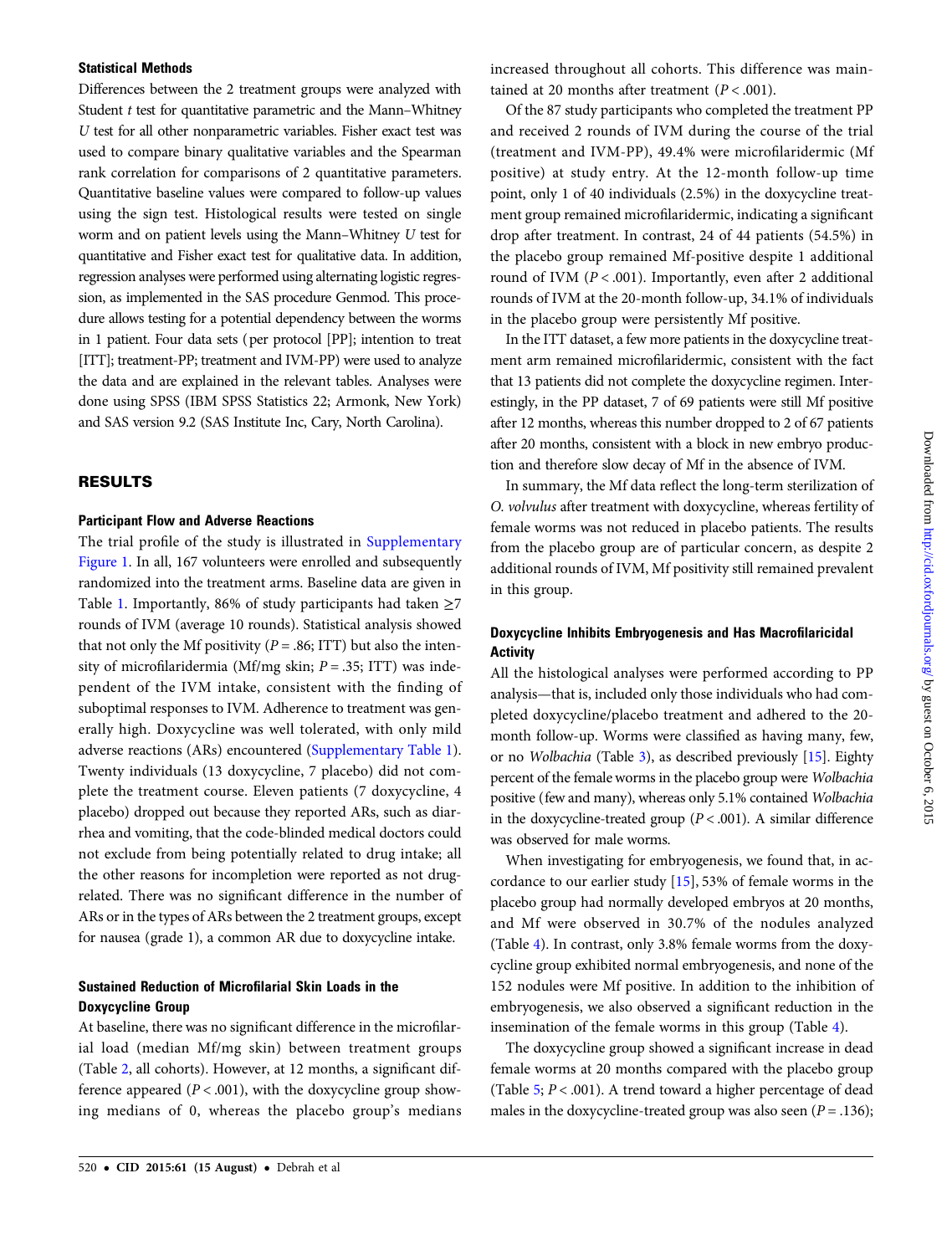## <span id="page-4-0"></span>Table 2. Microfilarial Densities<sup>a</sup>

|                                       |                 | $ITT (n = 167)$ |                 | Treatment-PP ( $n = 147$ ) | Treatment and-IVM-PP ( $n = 87$ ) |                  |  |
|---------------------------------------|-----------------|-----------------|-----------------|----------------------------|-----------------------------------|------------------|--|
| Study Time Point                      | Doxycycline     | Placebo         | Doxycycline     | Placebo                    | Doxycycline                       | Placebo          |  |
| <b>Baseline</b>                       |                 |                 |                 |                            |                                   |                  |  |
| Mf positive                           | 47/84 (56.0%)   | 48/83 (57.8%)   | 40/71 (56.3%)   | 43/76 (56.6%)              | 20/42 (47.6%)                     | 23/45 (51.1%)    |  |
| $P$ value <sup>b</sup>                |                 | $P = .876$      |                 | $P = 1.0$                  |                                   | $P = .831$       |  |
| Mean $\pm$ SD                         | $2.30 \pm 6.29$ | $3.23 \pm 8.69$ | $1.90 \pm 4.35$ | $3.46 \pm 9.05$            | $0.84 \pm 2.66$                   | $3.27 \pm 10.51$ |  |
| GM <sup>c</sup>                       | 0.78            | 1.03            | 0.75            | 1.08                       | 0.4                               | 0.82             |  |
| Min-Max                               | $0 - 45.62$     | $0 - 65.99$     | $0 - 24.87$     | $0 - 65.99$                | $0 - 17.02$                       | $0 - 65.99$      |  |
| Median                                | 0.15            | 0.26            | 0.14            | 0.27                       | $\overline{0}$                    | 0.13             |  |
| 25th, 75th percentiles                | 0, 1.11         | 0, 1.94         | 0, 1.11         | 0, 2.00                    | 0, 0.63                           | 0, 0.97          |  |
| $P$ value <sup>d</sup>                |                 | $P = .495$      |                 | $P = .544$                 |                                   | $P = .498$       |  |
| 12 mo                                 |                 |                 |                 |                            |                                   |                  |  |
| Mf positive                           | 8/73 (11.0%)    | 44/72 (61.1%)   | 7/69 (10.1%)    | 42/70 (60.0%)              | $1/40$ (2.5%)                     | 24/44 (54.5%)    |  |
| $P$ value $b$                         |                 | P < .001        |                 | P < .001                   | P < .001                          |                  |  |
| Mean $\pm$ SD                         | $0.87 \pm 3.74$ | $4.50 \pm 8.11$ | $0.90 \pm 3.85$ | $4.33 \pm 8.10$            | $0.70 \pm 4.43$                   | $4.01 \pm 7.24$  |  |
| GM <sup>c</sup>                       | 0.21            | 1.68            | 0.21            | 1.58                       | 0.09                              | 1.47             |  |
| Min-Max                               | $0 - 28.00$     | $0 - 38.63$     | $0 - 28.00$     | $0 - 38.63$                | $0 - 28.00$                       | $0 - 33.86$      |  |
| Median                                | $\Omega$        | 0.96            | $\mathbf 0$     | 0.81                       | $\Omega$                          | 0.52             |  |
| 25th, 75th percentiles                | 0, 0            | 0, 4.50         | 0, 0            | 0, 4.11                    | 0, 0                              | 0, 5.71          |  |
| $P$ value <sup>d</sup>                |                 | P < .001        |                 | P < .001                   | P < .001                          |                  |  |
| 20 mo                                 |                 |                 |                 |                            |                                   |                  |  |
| Mf positive                           | $5/76(6.6\%)$   | 50/74 (67.6%)   | $2/67(3.0\%)$   | 47/70 (67.1%)              | $1/42(2.4\%)$                     | 27/45 (60.0%)    |  |
| $P$ value $b$                         |                 | P < .001        |                 | P < .001                   |                                   | P < .001         |  |
| $Mean \pm SD$                         | $0.75 \pm 4.57$ | $3.99 \pm 9.05$ | $0.56 \pm 4.35$ | $3.88 \pm 9.12$            | $0.85 \pm 5.49$                   | $1.87 \pm 4.24$  |  |
| GM <sup>c</sup>                       | 0.12            | 1.35            | 0.07            | 1.29                       | 0.09                              | 0.83             |  |
| Min-Max                               | $0 - 35.60$     | $0 - 46.58$     | $0 - 35.60$     | $0 - 46.58$                | $0 - 35.60$                       | $0 - 24.46$      |  |
| Median                                | $\Omega$        | 0.65            | $\overline{0}$  | 0.52                       | $\overline{0}$                    | 0.21             |  |
| 25th, 75th percentiles                | 0, 0            | 0, 2.91         | 0, 0            | 0, 2.41                    | 0, 0                              | 0, 1.24          |  |
| $P$ value <sup>d</sup>                |                 | P < .001        |                 | P < .001                   |                                   | P < .001         |  |
| Persistently Mf positive <sup>e</sup> | 1/69 (1.4%)     | 24/69 (34.8%)   | 0/65(0%)        | 24/68 (35.3%)              | $0/40(0\%)$                       | 15/44 (34.1%)    |  |

Abbreviations: GM, geometric mean; ITT, intention to treat; IVM, ivermectin; Mf, microfilariae; PP, per protocol; SD, standard deviation.

<sup>a</sup> The ITT set includes all patients who received the study drugs for at least 1 day. The Treatment-PP set includes all people who took the treatment according to protocol and on this basis another set was created, only including people who also took part in both rounds of mass drug administration between treatment and 20 months of follow-up (Treatment and IVM-PP).

**b** Fisher exact test.

<sup>c</sup> The GM was calculated by adding 1 to all values and after the calculation 1 was again subtracted from the result.

 $d$  Mann–Whitney  $U$  test.

<sup>e</sup> Number of participants who were persistently Mf positive over all 3 timepoints.

the variability may be due to the observation that dead males are more quickly absorbed than females [[20\]](#page-9-0). The age pattern of the worm population did not reveal significant differences between the treatment groups (Table [6](#page-6-0)).

Table [7](#page-7-0) shows the average numbers of sites and nodules, palpated at study entry and at 20 months prior to nodulectomy, as well as the actually ectomized and evaluated nodules. There was a greater reduction in the number of palpated nodules in the doxycycline group over the observation period compared with the placebo group ( $P = .015$ ). These data suggest that dead worms are absorbed over time and that the macrofilaricidal effect of doxycycline may even have been greater than detected by histology.

## Additional Statistical Analyses

In addition to the PP analysis, we reanalyzed the data using the ITT data set. Table [8](#page-8-0) shows in summary that even under ITT conditions, all parameters compared were still significant, this being the case at the level of the worm itself as well as with the total sum of the worms present per patient. Details on the ITT dataset for presence of Wolbachia, embryogenesis, and worm killing can be found in [Supplementary Tables 2](http://cid.oxfordjournals.org/lookup/suppl/doi:10.1093/cid/civ363/-/DC1)–5.

Because the worms within one patient could not, a priori, be regarded as independent (for example, they aggregate in nodules and this may facilitate their survival, and doxycycline may have had different bioavailability in different patients), we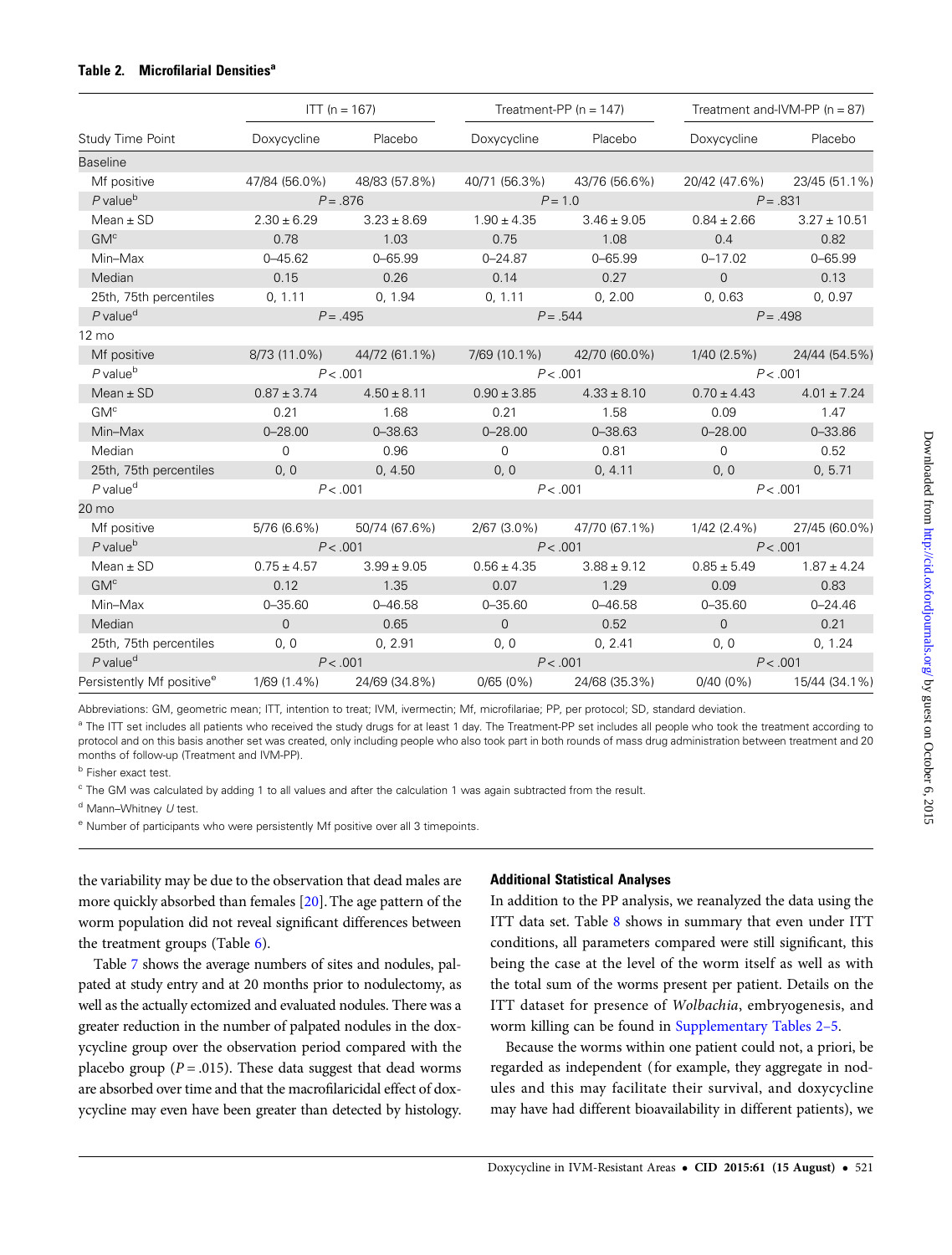## <span id="page-5-0"></span>Table 3. Effect of Doxycycline Treatment on Presence of Wolbachia in Worms

|                    |          |                                       |                  | No. of Living Female Worms <sup>b</sup> |     |      |                  | No. of Living Male Worms <sup>b</sup> |     |      |
|--------------------|----------|---------------------------------------|------------------|-----------------------------------------|-----|------|------------------|---------------------------------------|-----|------|
|                    |          |                                       | All <sup>c</sup> | With Wolbachia <sup>d</sup>             |     |      |                  | With <i>Wolbachia</i> <sup>d</sup>    |     |      |
| Treatment Group    | Time, mo | No. of Patients/ Nodules <sup>a</sup> |                  | Many                                    | Few | None | All <sup>c</sup> | Many                                  | Few | None |
| Doxycycline (6 wk) | 20       | 56/152                                | 117              |                                         | 5   | 111  | 41               | $\Omega$                              | 3   | 36   |
| Placebo            | 20       | 63/199                                | 184              | 60                                      | 80  | 35   | 54               | b                                     | 19  | 26   |

<sup>a</sup> Only evaluable patients/nodules are included; nodules with newly acquired worms only are subtracted.

 $b$  Newly acquired worms were subtracted (doxycycline,  $n = 8$  females; placebo,  $n = 7$  females).

<sup>c</sup> Although the number of all living worms is given to make the numbers consistent to the other tables, in 15 worms, it was not possible to distinguish if the worm had many, few, or no Wolbachia, due to too little worm material in the respective histological sections. Therefore, "All" is not always a summary of the 3 categories. d Significant difference between the doxycycline and the placebo group regarding absence of Wolbachia (PP<.001 for female and male worms respectively, Fisher exact test).

used alternating logistic regression to account for within-patient dependence (Table [8](#page-8-0)); despite the additional factor, results remained significant.

It was observed that the mean age differed between the treatment groups, which randomly occurred during the randomization process. Although multiple regression analysis did not show any influence of the patient's age on most of the histological outcome variables, it revealed different age effects in the treatment groups regarding the occurrence of dead worms [\(Supplementary Figure 2\)](http://cid.oxfordjournals.org/lookup/suppl/doi:10.1093/cid/civ363/-/DC1). A higher age in the placebo group was associated with an increased likelihood for dead worms (odds ratio [OR], 1.0771;  $P = .005$ ), but this age effect was no longer present in the doxycycline group (OR, 1.0092;  $P = .5775$ ).

# **DISCUSSION**

There is now a consensus that chemotherapies beyond monotherapy with IVM are urgently needed for onchocerciasis. A number of situations and challenges underscore this reality:

Table 4. Effect of Doxycycline Treatment on Embryogenesis

(1) individual cases presenting to doctors need to be given the best available treatment; (2) in Loa loa–coendemic areas, patients coinfected with loiasis with Loa Mf loads >8000 Mf/mL run a risk of developing serious, even fatal, neurologic reactions when treated with IVM as part of onchocerciasis MDA [[21,](#page-9-0) [22\]](#page-9-0); (3) new agents are also needed should IVM resistance, or indeed any other form of SOR, occur.

The use of doxycycline fulfills these criteria for situations 1 and 2 for onchocerciasis. In situation 1, doxycycline's macrofilaricidal and long-term sterilizing activities render it a diseasecuring choice for individual treatment, different to IVM, which will have to be repeated for years until the adult worms have terminally stopped embryogenesis [\[16\]](#page-9-0). The treatment recommendation here has been to administer 1 course of doxycycline followed by 1 round of IVM, to combine the sterilizing and killing effects of doxycycline on the female worms with the rapid killing of skin Mf by IVM [\[23](#page-9-0)].

In situation 2, recent consensus is to identify areas with a likelihood for coinfected individuals with high counts for L. loa Mf,

|                                 |             |                                          |     |                  | No. of Nodules                          |                |             |                                  |     |                                           |
|---------------------------------|-------------|------------------------------------------|-----|------------------|-----------------------------------------|----------------|-------------|----------------------------------|-----|-------------------------------------------|
| Treatment<br>Group              |             |                                          |     |                  |                                         |                |             |                                  |     |                                           |
|                                 | Time,<br>mo | No. of Patients/<br>Nodules <sup>a</sup> | All | Not<br>Judgeable | Uterus Empty,<br>Oocytes Only<br>Normal |                | Degenerated | Sperms in<br>Uterus <sup>d</sup> | All | With Intact<br>Microfilariae <sup>e</sup> |
| Doxycycline<br>$(6 \text{ wk})$ | 20          | 56/152                                   | 117 | 13               | 93                                      | $\overline{4}$ |             | 9                                | 152 | $\overline{0}$                            |
| Placebo                         | 20          | 63/199                                   | 184 | 16               | 76                                      | 89             | 3           | 54                               | 199 | 61                                        |

<sup>a</sup> Only evaluable patients/nodules are included; nodules with newly acquired worms only are subtracted.

 $<sup>b</sup>$  Newly acquired worms were subtracted (doxycycline, n = 8 females; placebo, n = 7 females).</sup>

<sup>c</sup> Significant difference between the doxycycline and the placebo group regarding the presence of normal vs degenerated embryogenesis (P < .001, Fisher exact test)

 $d$  Significant difference between the doxycycline and the placebo group regarding the number of worms found with sperms within the uterus ( $P$  < .001, Fisher exact test).

e Significant difference between the doxycycline and the placebo group regarding the proportion of nodules with intact microfilariae (P < .001, Fisher exact test).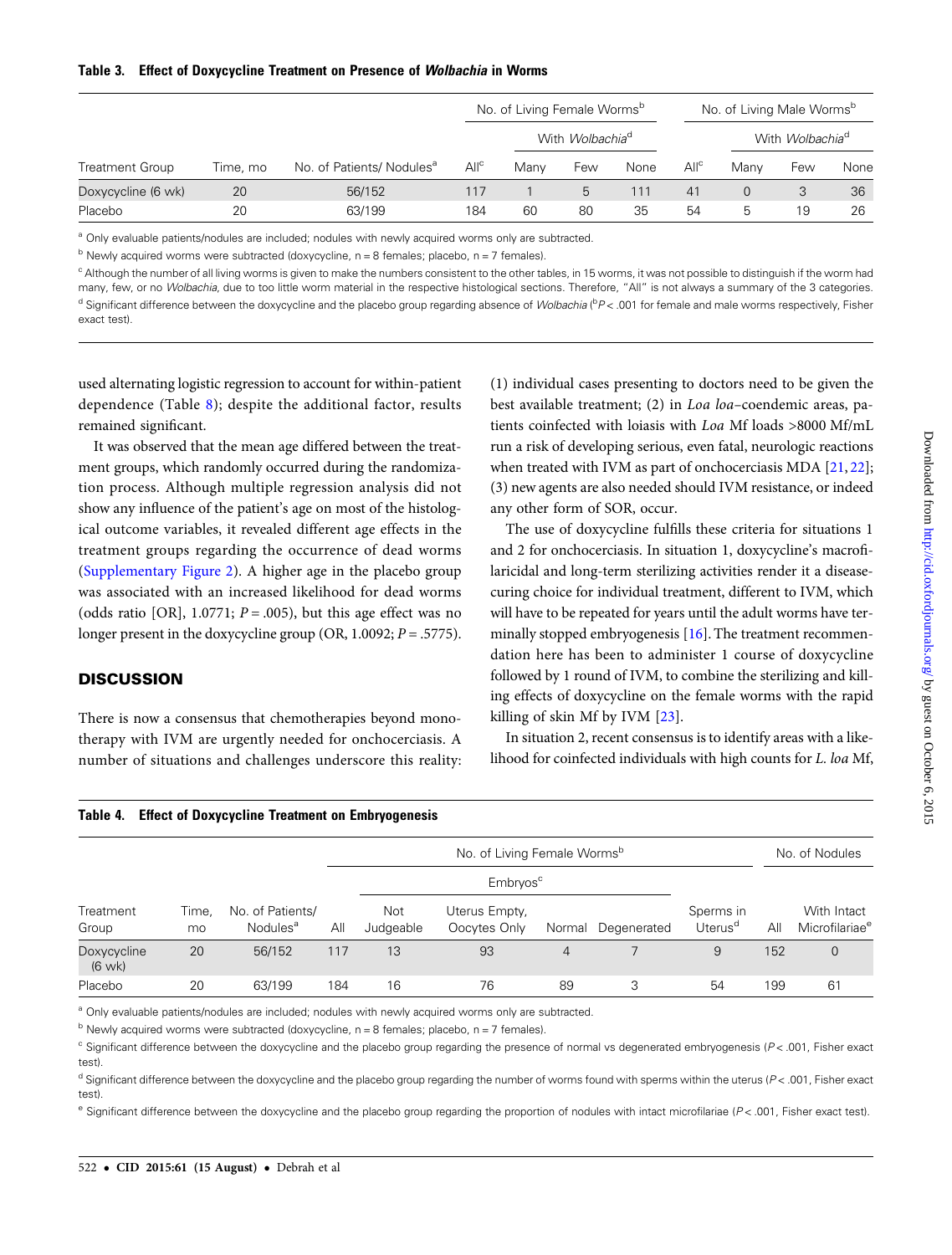#### <span id="page-6-0"></span>Table 5. Macrofilaricidal Effect of Doxycycline Treatment

|                                 |             |                                             |     | No. of Female<br>Worms <sup>b</sup> |     | No. of Male<br>Worms <sup>b</sup> |  |  |
|---------------------------------|-------------|---------------------------------------------|-----|-------------------------------------|-----|-----------------------------------|--|--|
| Treatment<br>Group              | Time,<br>mo | No. of<br>Patients/<br>Nodules <sup>a</sup> | All | Dead<br>Females <sup>c</sup><br>(%) | All | Dead<br>Males<br>(%)              |  |  |
| Doxycycline<br>$(6 \text{ wk})$ | 20          | 56/152                                      | 253 | 136 (54%)                           | 50  | 9 (18%)                           |  |  |
| Placebo                         | 20          | 63/199                                      | 300 | 116 (39%)                           | 58  | 4(7%)                             |  |  |

<sup>a</sup> Only evaluable patients/nodules are included; nodules with newly acquired worms only were subtracted.

 $b$  Newly acquired worms were subtracted (doxycycline,  $n = 8$  females; placebo,  $n = 7$  females).

<sup>c</sup> Significant difference between the doxycycline and the placebo group regarding the proportion of dead female worms  $(P < .001$ , Fisher exact test).

and then to test (eg, with cell phone–based microscopy) all individuals in such areas and exclude those with >30 000 Mf/mL from IVM treatment [\[24\]](#page-9-0). However, those individuals can be treated safely with doxycycline to kill their O. volvulus parasites, as L. loa does not contain Wolbachia. In their 2013 annual meeting in Brazzaville, the Joint Action Forum, APOC's governing board, has adopted the use of doxycycline for treatment of individual patients ([http://www.who.int/apoc/Journal\\_](http://www.who.int/apoc/Journal_ENGLISH_Day_3_FINAL_red.pdf) [ENGLISH\\_Day\\_3\\_FINAL\\_red.pdf](http://www.who.int/apoc/Journal_ENGLISH_Day_3_FINAL_red.pdf)).

The present study delivers formal proof that doxycycline, given at 100 mg/day for 6 weeks, is also suitable for situation 3, in areas with SOR. This dose interrupted embryogenesis for at least 20 months, whereas the placebo group did not clear skin Mf even after receiving 2 additional doses of IVM; this latter group is typical of the SOR to IVM observed previously [\[11](#page-9-0), [12,](#page-9-0) [17](#page-9-0), [18\]](#page-9-0). Previous investigations in our study area have suggested that the presence of fertile female worms 3–6

months after the last of at least 9 rounds of IVM is inconsistent with a normal response to IVM [\[11](#page-9-0), [12,](#page-9-0) [17](#page-9-0), [18\]](#page-9-0). The results from the placebo group in our study underscore this further, while the doxycycline regimen delivers a safe "ready-to-go" approach for O. volvulus worms suspected of showing SOR to IVM. Community trials in our study area are currently addressing the impact of a test-and-treat strategy, using doxycycline in communities where SOR to IVM has been observed.

Doxycycline did not provoke a different level of ARs compared with the placebo group.

As opposed to the only known macrofilaricide suramin [\[25\]](#page-9-0), the low toxicity of doxycycline is probably due to its relatively slow-acting effect on the worms, leading to a protracted death after more than a year [[15,](#page-9-0) [26\]](#page-9-0), ensuring that the host is able to handle the events occurring during the killing of the adults; as a consequence, severe ARs do not occur. The slow macrofilaricidal action of the drug, however, brings about an issue regarding monitoring in clinical trials if they take place in endemic areas. Although a 100% macrofilaricidal activity of doxycycline would probably be achieved, as model estimates go [\[27](#page-9-0)], this cannot be directly observed in trials because with observation periods >1.5 years, there is confounding interference from new incoming worms in geographical areas such as our study site, where infection transmission has not yet been interrupted [\[4,](#page-9-0) [15\]](#page-9-0).

In the present trial, the proportion of dead worms analyzed in the available nodules after doxycycline was 54% (PP). A daily dose of "only" 100 mg/day as opposed to 200 mg/day [\[15](#page-9-0)] probably does not account for a lower number of dead worms, as new modeling data suggest that regardless of the daily dose, the average life span of a worm is reduced from the normal 10 years' average to 2 years after exposure to doxycycline for 4–6 weeks [\[28](#page-9-0)].

In addition, the actual macrofilaricidal rate was probably higher as we observed a loss of nodules between pretreatment and

| Table 6.<br>Age Pattern of Worms <sup>a</sup> |             |                                          |     |                            |       |            |    |                  |                          |       |        |     |
|-----------------------------------------------|-------------|------------------------------------------|-----|----------------------------|-------|------------|----|------------------|--------------------------|-------|--------|-----|
|                                               |             |                                          |     | No. of Living Female Worms |       |            |    |                  | No. of Living Male Worms |       |        |     |
| Treatment Group                               |             |                                          |     | Age                        |       |            |    |                  | Age                      |       |        |     |
|                                               | Time,<br>mo | No. of Patients/<br>Nodules <sup>b</sup> | All | Newly<br>Acquired          | Young | Middle Old |    | All <sup>c</sup> | Newly<br>Acquired        | Young | Middle | Old |
| Doxycycline<br>$(6 \text{ wk})$               | 20          | 56/157                                   | 125 | 8                          | 12    | 48         | 57 | 41               | $\overline{0}$           | 2     | 27     | 10  |
| Placebo                                       | 20          | 63/205                                   | 191 |                            | 30    | 73         | 81 | 55               |                          | 2     | 34     | 17  |

<sup>a</sup> Characteristics for the age of a worm included loss of body wall integrity, loss of nuclei of all organs, and absence of aspartic protease (APR) staining. Very degenerated worms, still APR positive, were classified as moribund and grouped in the category "dead." Older worms were larger and presented degenerated tissues. Gomori iron stain showed that the worms accumulated more iron with increasing age, first in the gut and later in other organs. Using an antibody against O. volvulus lysosomal aspartic protease, the gut of young worms was stained only weakly, whereas it was stronger in older worms, accompanied by additional staining of hypodermis and epithelia. These criteria as well as morphological findings (diameter, position within the nodule) were used to discriminate newly acquired worms [\[4](#page-9-0), [15](#page-9-0)].

<sup>b</sup> Only evaluable patients/nodules are included. In contrast to Tables [4](#page-5-0)–6, newly acquired worms are included.

<sup>c</sup> In 3 male worms, it was not possible to distinguish the age pattern of the worm in the respective histological sections. Therefore, "All" is not always a summary of the 4 categories.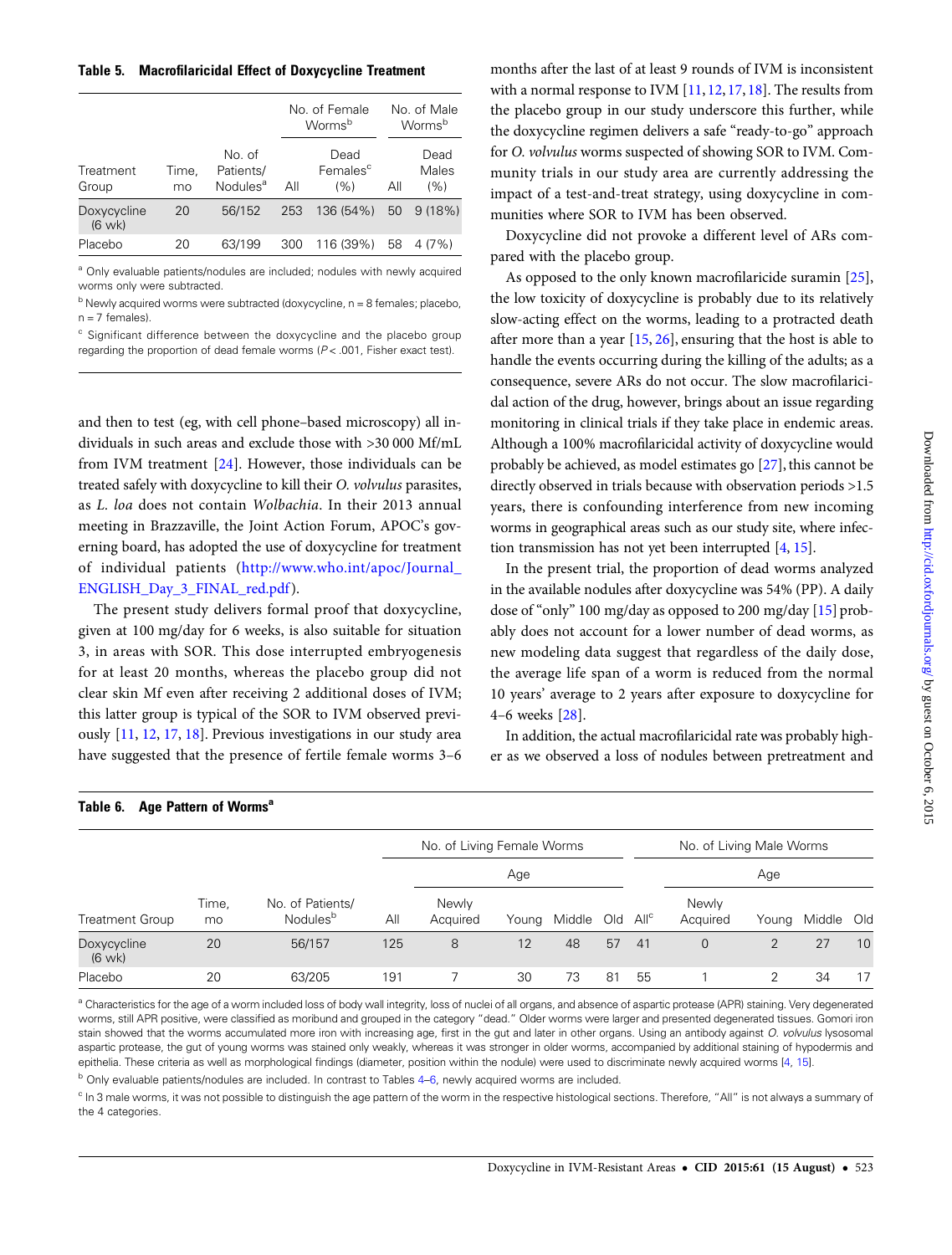## <span id="page-7-0"></span>Table 7. Palpated, Operated, and Evaluated Nodules and Sites<sup>a</sup>

|                             | No. of Nodules   |                  | No. of Sites        |                 |  |  |
|-----------------------------|------------------|------------------|---------------------|-----------------|--|--|
| Study Time Point            | Doxycycline      | Placebo          | Doxycycline         | Placebo         |  |  |
| <b>Baseline</b>             |                  |                  |                     |                 |  |  |
| No. of patients             | 71               | 76               | 71                  | 76              |  |  |
| Total No. of nodules/sites  | 178              | 182              | 114                 | 116             |  |  |
| Mean $\pm$ SD               | $2.51 \pm 1.40$  | $2.39 \pm 1.86$  | $1.61 \pm 0.78$     | $1.53 \pm 0.81$ |  |  |
| Min-Max                     | $1 - 6$          | $1 - 11$         | $1 - 4$             | $1 - 4$         |  |  |
| Median                      | 2                | $\overline{2}$   | $\mathbf{1}$        | $\mathbf{1}$    |  |  |
| 25th, 75th percentiles      | 1, 3             | 1, 3             | 1, 2                | 1, 2            |  |  |
| $P$ value <sup>b</sup>      | $P = .151$       |                  | $P = .378$          |                 |  |  |
| 20 mo                       |                  |                  |                     |                 |  |  |
| No. of patients             | 67               | 69               | 67                  | 69              |  |  |
| Total No. of nodules/sites  | 137              | 150              | 98                  | 104             |  |  |
| Mean $\pm$ SD               | $2.04 \pm 1.32$  | $2.17 \pm 1.68$  | $1.46 \pm 0.68$     | $1.51 \pm 0.87$ |  |  |
| Min-Max                     | $1 - 6$          | $0 - 8$          | $1 - 4$             | $0 - 4$         |  |  |
| Median                      | 2                | $\overline{2}$   | $\mathbf{1}$        | $\mathbf{1}$    |  |  |
| 25th, 75th percentiles      | 1, 3             | 1, 2             | 1, 2                | 1.2             |  |  |
| $P$ value <sup>b</sup>      | $P = .858$       |                  | $P = .903$          |                 |  |  |
| Difference 20 mo - baseline |                  |                  |                     |                 |  |  |
| No. of patients             | 67               | 69               | 67                  | 69              |  |  |
| $Mean \pm SD$               | $-0.43 \pm 1.03$ | $-0.09 \pm 1.00$ | $-0.12 \pm 0.54$    | $0.01 \pm 0.56$ |  |  |
| Min-Max                     | $-5$ to 2        | $-4$ to 2        | $-1$ to 1           | $-2$ to 1       |  |  |
| Median                      | $\overline{0}$   | $\overline{0}$   | $\mathsf{O}\xspace$ | $\Omega$        |  |  |
| 25th, 75th percentiles      | $-1, 0$          | 0, 0             | 0, 0                | 0, 0            |  |  |
| $P$ value $b$               | $P = .015$       |                  | $P = .109$          |                 |  |  |
| Operated <sup>c</sup>       |                  |                  |                     |                 |  |  |
| No. of patients             | 66               | 66               | 66                  | 66              |  |  |
| Total No. of nodules/sites  | 182              | 227              | 99                  | 108             |  |  |
| Mean $\pm$ SD               | $2.76 \pm 2.18$  | $3.44 \pm 2.79$  | $1.5 \pm 0.75$      | $1.64 \pm 0.97$ |  |  |
| Min-Max                     | $1 - 13$         | $1 - 14$         | $1 - 4$             | $1 - 5$         |  |  |
| Median                      | $\overline{2}$   | 2.5              | $\mathbf{1}$        | $\mathbf{1}$    |  |  |
| 25th, 75th percentiles      | 1, 3             | 2, 4             | 1, 2                | 1, 2            |  |  |
| $P$ value <sup>b</sup>      | $P = .126$       |                  | $P = .591$          |                 |  |  |
| Evaluated <sup>d</sup>      |                  |                  |                     |                 |  |  |
| No. of patients             | 56               | 63               | 56                  | 63              |  |  |
| Total No. of nodules/sites  | 152              | 199              | 79                  | 97              |  |  |
| $Mean \pm SD$               | $2.71 \pm 2.02$  | $3.16 \pm 2.39$  | $1.41 \pm 0.73$     | $1.54 \pm 0.84$ |  |  |
| Min-Max                     | $1 - 11$         | $1 - 12$         | $1 - 4$             | $1 - 4$         |  |  |
| Median                      | $\overline{2}$   | $\overline{2}$   | $\mathbf{1}$        | $\mathbf{1}$    |  |  |
| 25th, 75th percentiles      | 1, 3             | 2, 4             | 1, 2                | 1, 2            |  |  |
| $P$ value <sup>b</sup>      | $P = .277$       |                  | $P = .412$          |                 |  |  |

Abbreviation: SD, standard deviation.

a The set used here (Treatment-per protocol) includes all people who took the treatment (doxycycline or placebo) according to protocol.

 $<sup>b</sup>$  Mann–Whitney  $U$  test.</sup>

 $\textdegree$  In 4 participants, no nodule was found before or after incision.

 $d$  Thirteen participants and, in total, 11.5% (n = 47) of all nodules could not be analyzed for parasitic status; the reasons for this exclusion included extensive calcification of the nodule, or being of nononchocercal origin (eg, foreign body granulomas, lipomas, or lymph nodes). An additional 11 nodules were subtracted for containing newly acquired worms only.

20 months in the doxycycline group. Taking into account that about 0.4 nodules per patient were lost in this group (Table 7), with an average of about 1.5 female worms per nodule (Table [5\)](#page-6-0), one would have to include approximately 30 more dead female worms to the death toll, raising the ratio to approximately 59%. Interestingly, it has been observed that the size of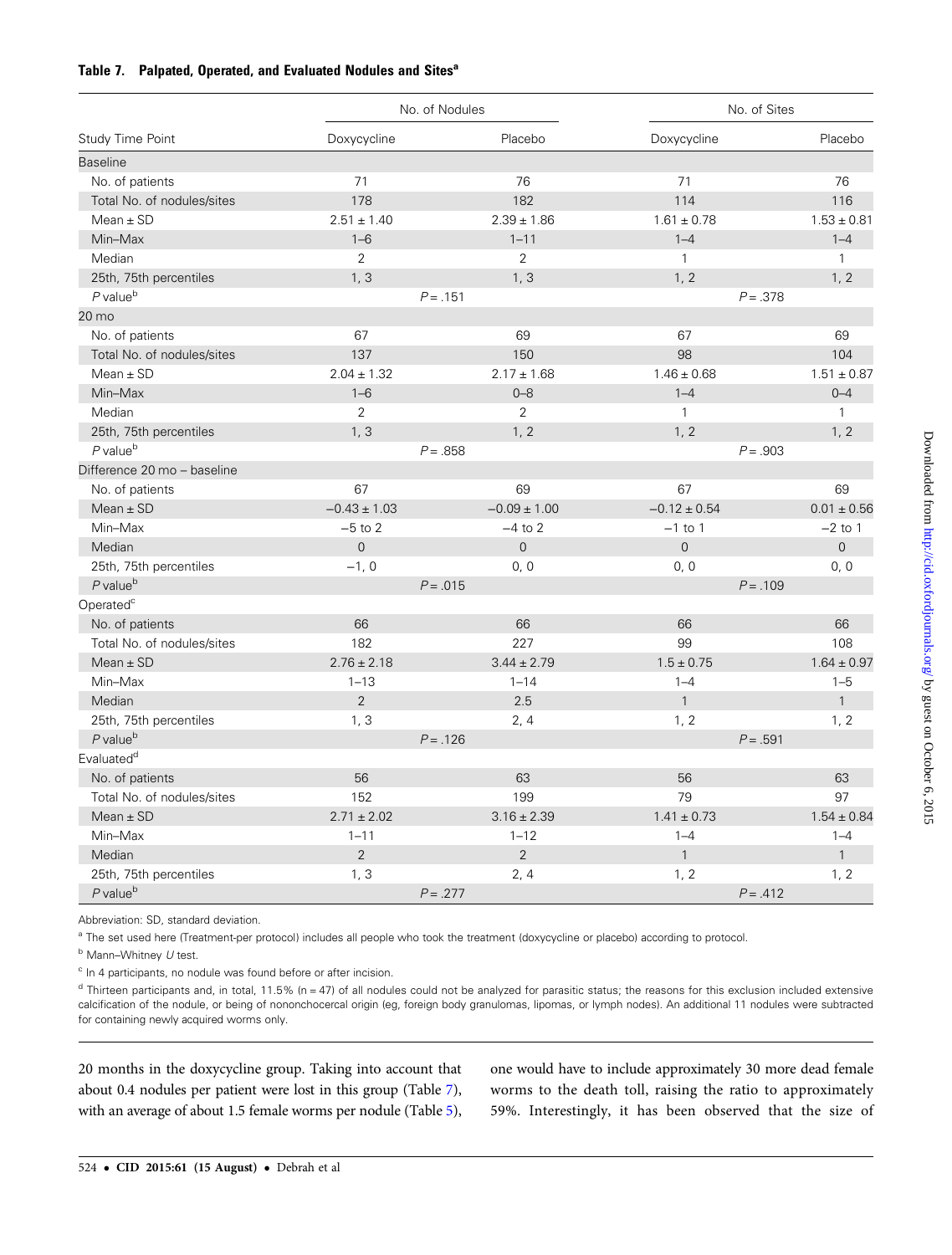<span id="page-8-0"></span>

|                                          | Per Patient <sup>b</sup> |                   |               | Per Single Worm <sup>c</sup> | Regression Analysis <sup>d</sup> (Repeated<br>Factor: Patient) |                   |  |
|------------------------------------------|--------------------------|-------------------|---------------|------------------------------|----------------------------------------------------------------|-------------------|--|
|                                          | PP                       | ITT               | <b>PP</b>     | <b>ITT</b>                   | <b>PP</b>                                                      | <b>ITT</b>        |  |
| Dead females                             | $P = .097$               | $P = .091$        | P < .001      | $P = .001$                   | $P = .006$                                                     | $P = .011$        |  |
|                                          |                          |                   | $OR = 1.8438$ | $OR = 1.6987$                | $OR = 1.9809$                                                  | $OR = 1.8134$     |  |
| Live females                             | $P = .028$               | $P = .054$        | P < .001      | $P = .001$                   | $P = .006$                                                     | $P = .011$        |  |
|                                          |                          |                   | $OR = 0.5424$ | $OR = 0.5887$                | $OR = 0.5048$                                                  | $OR = 0.5514$     |  |
| Many bacteria (vs no bacteria)           | P < .001                 | P < .001          | P < .001      | P < .001                     | P < .001                                                       | P < .001          |  |
|                                          |                          |                   | $OR = 0.0053$ | $OR = 0.0609$                | $OR = 0.0056$                                                  | $OR = 0.0949$     |  |
| Few bacteria (vs no bacteria)            | P < .001                 | P < .001          | P < .001      | P < .001                     | P < .001                                                       | P < .001          |  |
|                                          |                          |                   | $OR = 0.0197$ | $OR = 0.0444$                | $OR = 0.019$                                                   | $OR = 0.044$      |  |
| No bacteria (vs few $\pm$ many bacteria) | P < .001                 | P < .001          | P < .001      | P < .001                     | P < .001                                                       | P < .001          |  |
|                                          |                          |                   | $OR = 74$     | $OR = 19.2287$               | $OR = 67.3149$                                                 | $OR = 15.561$     |  |
| Normal vs degenerated embryogenesis      | P < .001                 | P < .001          | P < .001      | P < .001                     | P < .001                                                       | P < .001          |  |
|                                          |                          |                   | $OR = 0.0193$ | $OR = 0.0666$                | $OR = 0.0234$                                                  | $OR = 0.0844$     |  |
| Sperms in uterus                         | P < .001                 | n.d. <sup>e</sup> | P < .001      | n.d. <sup>e</sup>            | P < .001                                                       | n.d. <sup>e</sup> |  |
|                                          |                          |                   | $OR = 0.2006$ |                              | $OR = 0.1337$                                                  |                   |  |

Abbreviations: ITT, intention to treat; n.d., not done; OR, odds ratio; PP, per protocol.

<sup>a</sup> The PP data set included all participants who took the treatment according to protocol and were present for the nodulectomies at 20 months. This data set was used for the primary analyses of all histological data. The ITT set included all patients who received the study drugs for at least 1 day. This data set was used to describe all baseline data and the adverse reactions. It was additionally used to confirm the primary PP analysis. In this case, missing values from participants who were not present for nodulectomies (n = 19) were replaced by a worst-case scenario (1 nodule containing 1 live female, Wolbachia-positive worm with normal embryogenesis and intact microfilariae).

 $<sup>b</sup>$  Analysis was performed on the per-patient level using the Mann–Whitney  $U$  test.</sup>

<sup>c</sup> Analysis was performed on the single-worm level using Fisher exact test.

<sup>d</sup> Analysis was performed by regression analysis (Proc Genmod) with the patient as repeated factor to account for dependence within patient. ORs are given for the doxycycline group.

<sup>e</sup> Not done as the ITT worst-case scenario was not defined for this parameter.

Onchocerca ochengi nodules is significantly reduced after tetracycline treatment in cattle and indicates absorption of the nodules [\[29](#page-9-0)].

The ultimate cause of the SOR to IVM is as yet unknown. Although selection of resistance genes has been discussed [\[30](#page-9-0)–[33\]](#page-9-0), and evidence of allele selection could indeed be documented from worms of our study area, there are other potential mechanisms, such as adaptation of the worms' biology (eg, change in transcription levels as opposed to gene mutation), or even immunological facilitation by the host. Along these lines, we have observed that the level of TGF-β detectable in host cells around female worms in nodules are associated with the rounds of IVM [\[34](#page-9-0)]. If these preliminary data hold for other areas, this type of SOR may become much more frequently observed and will require adequate therapeutic approaches, such as killing adult worms or sterilizing them permanently. This study shows that doxycycline treatment fulfills these requirements.

## Supplementary Data

[Supplementary materials](http://cid.oxfordjournals.org/lookup/suppl/doi:10.1093/cid/civ363/-/DC1) are available at Clinical Infectious Diseases online (<http://cid.oxfordjournals.org>). Supplementary materials consist of data provided by the author that are published to benefit the reader. The posted materials are not copyedited. The contents of all supplementary data are the sole responsibility of the authors. Questions or messages regarding errors should be addressed to the author.

#### **Notes**

Acknowledgments. We thank Dr Claudio Bandi, University of Milan, Italy, for providing anti-Wolbachia surface protein antibodies. We are indebted to the volunteers for taking part in this study.

Financial support. This study received major funding by the European Commission (grant number 32.321). A. K. currently holds a German Academic Exchange Service scholarship. A. H. is a member of the German Centre for Infection Research and the excellence cluster "ImmunoSensation" (DFG: EXC 1023).

Potential conflicts of interest. All authors: No potential conflicts of interest.

All authors have submitted the ICMJE Form for Disclosure of Potential Conflicts of Interest. Conflicts that the editors consider relevant to the content of the manuscript have been disclosed.

## **References**

- 1. Basanez MG, Pion SD, Churcher TS, Breitling LP, Little MP, Boussinesq M. River blindness: a success story under threat? PLoS Med 2006; 3: e371.
- 2. Coffeng LE, Stolk WA, Zoure HG, et al. African Programme For Onchocerciasis Control 1995–2015: model-estimated health impact and cost. PLoS Negl Trop Dis 2013; 7:e2032.